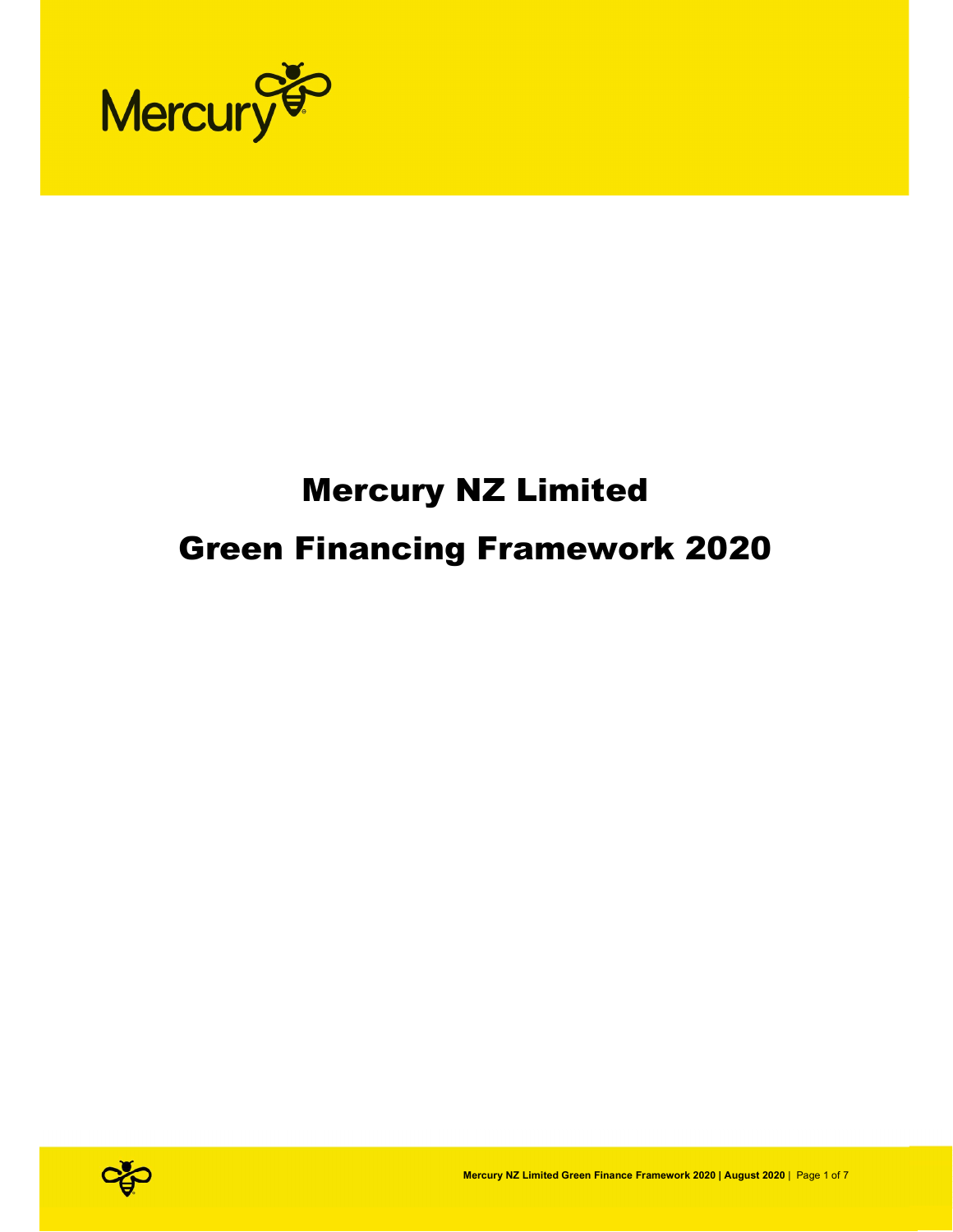# 1 Introduction

## 1.1 Overview

Mercury NZ Limited (Mercury) is an electricity retailer and generator that providing 16% of New Zealand's total electricity generation.

Our Mission is "Energy Freedom", reflecting a strong desire to help New Zealand to be stronger economically and more sustainable through better use of homegrown, renewable energy.

It is no coincidence that our electricity generation is 100% renewable, averaging around 6,600GWh per annum.

Nine hydro stations along the Waikato River normally generate around 4,000GWh of electricity each year. We also operate and own (either in whole or part) five geothermal stations in the central North Island, two of which are in partnership with Maori land trusts.

We are seeking to grow New Zealand's renewable generation capacity by maintaining and enhancing these assets, while building New Zealand's largest new wind farm at Turitea, in the Manawatu, which will generate 840GWh annually.

Also operating as a retailer of electricity (and gas), we service around 350,000 residential, commercial and industrial customers, guided by our purpose of inspiring New Zealanders to enjoy energy in more wonderful ways.

## 1.2 Commitment to sustainability

Our approach to sustainability is forged by our long history as a New Zealand renewable energy business and is built on five pillars - customer, people, commercial, partnerships and kaitiakitanga (guardianship). We understand that a sustainable approach is vital for our performance in the long term, must be integrated into decision-making and is a primary driver for capital investment planning.

We have a long-standing commitment to move New Zealand towards a more sustainable future and help enable the country's transition to a low emissions economy. We also have a dedicated sustainability and risk team that supports our business in integrated thinking, business planning and Environmental, Social and Governance ("ESG") reporting.

We have a goal of being recognised as a leader in the ultra-long-term management of both physical and natural assets and climate change is an explicit focus area in our long-term business plan.

In 2015, we strategically divested from carbon intensive electricity generation, shutting down our Southdown thermal, gas fired, power station and subsequently decreasing carbon output by over 200,000 tonnes. Our total emissions (scope one, two and three) have reduced by 40% from 2015 to 2020. Fugitive emissions from geothermal generation assets remain our largest contribution to GHG emissions.

Our brand campaigns have focused on promoting the transition of New Zealand's car fleet to electric, as we see this as one of the biggest opportunities for transitioning to a low carbon future. We offer customers discounts on etransportation such as e-scooters and e-bikes, provide discounted electricity rates to EV owners for overnight charging and have developed Mercury Drive a pilot EV leasing scheme.

Long-term partnerships with Waikato River Iwi are fundamental to the way we access natural resources and operate in the catchment. We have had a fifteen-year partnership with the Waikato Catchment Ecological Enhancement Trust ("WCEET") helping to protect and enhance the ecology and biodiversity of Lake Taupo and the Waikato River. Funding of \$7m has assisted over 245 projects and over the past five years this has enhanced 1,325ha of wetland, enabled 560ha of riparian planting and enhanced 6,968ha of native vegetation habitat.

As a socially responsible business we are heavily involved in the communities where we operate and where our customers are based. We have long-term partnerships with various charity and community organisations including The Starship Foundation, Ironman New Zealand, Waikato River Trails, Mighty River Domain and Coastguard Lake Taupo. We also support a number of schools and marae in Auckland and the Waikato regions with the installation of solar panels.

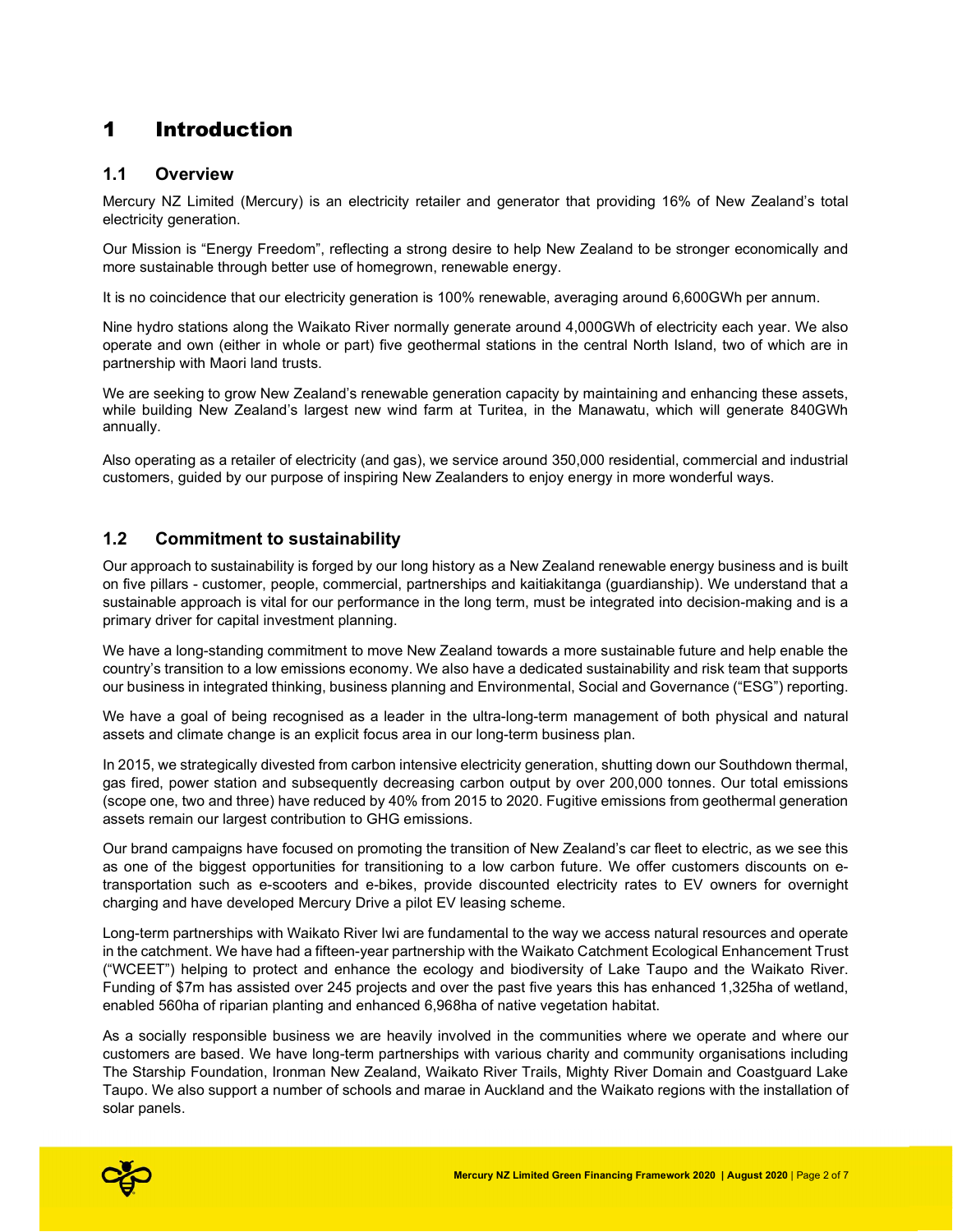# 1.3 Development of a Green Financing Framework

We have developed this Green Financing Framework to demonstrate our commitment to a more sustainable future and drive prioritisation toward more sustainable renewable energy investments.

The decision to develop this Green Financing Framework ("Framework") demonstrates Mercury's long-term commitment to sustainable outcomes and Mercury's commitment to a low carbon future for New Zealand. It supports investment in renewable electricity energy generation assets and activities and encourages the growth of green financial instruments and associated investments.

The Framework has been created to demonstrate how Mercury may enter into Green Bonds or Loans with proceeds earmarked to finance, or refinance, our projects and expenditures that deliver, or are expected to deliver, positive environmental outcomes and support Mercury's long-term strategy and objectives.

Financing will contribute towards sustainable development by earmarking the proceeds to projects/expenditures that fall within the Eligible Categories as defined in this Framework.

Under the Framework, Mercury may issue:

- Green Bonds in line with the International Capital Market Association ("ICMA") Green Bond Principles<sup>1</sup> ("GBP"),
- Green Loans in line with the Loan Market Association ("LMA") Green Loan Principles<sup>2</sup> ("GLP")

In addition to alignment with the GBP or GLP, Mercury has chosen to seek certification in compliance with the requirements of the Climate Bonds Standard<sup>3</sup> ("CBS") where the availability of applicable sector specific technical criteria allows<sup>4</sup>.

The Framework may be subsequently updated as the sustainable finance market evolves.

Section 2 of The Framework covers four core components as set out below:

- 1. Use of proceeds
- 2. Project evaluation and selection
- 3. Management of proceeds
- 4. Reporting and assurance

# 2 Mercury NZ Limited Green Financing Framework

#### 2.1 Use of proceeds

The net proceeds of each Green Bond or Green Loan will be used to finance or refinance, in whole or in part, new or existing projects/expenditures that fall under the following Eligible Categories. These projects/expenditures will be known as "Eligible Projects".

Where Green Bonds are CBS certified, net proceeds will be used to finance or refinance only those Eligible Projects that fall under an Eligible Category for which specific technical criteria has been finalised.

<sup>&</sup>lt;sup>4</sup> The Climate Bond Initiative (CBI) is a not-for-profit organisation that aims to promote large scale investments that help deliver a low carbon economy. The CBS provides a sound framework and scientific criteria to ensure that Green Bond proceeds are used in ways that are consistent with delivering low carbon outcomes.



<sup>1</sup> https://www.icmagroup.org/green-social-and-sustainability-bonds/green-bond-principles-gbp/

<sup>2</sup> https://www.lma.eu.com/application/files/9115/4452/5458/741\_LM\_Green\_Loan\_Principles\_Booklet\_V8.pdf

<sup>3</sup> https://www.climatebonds.net/standard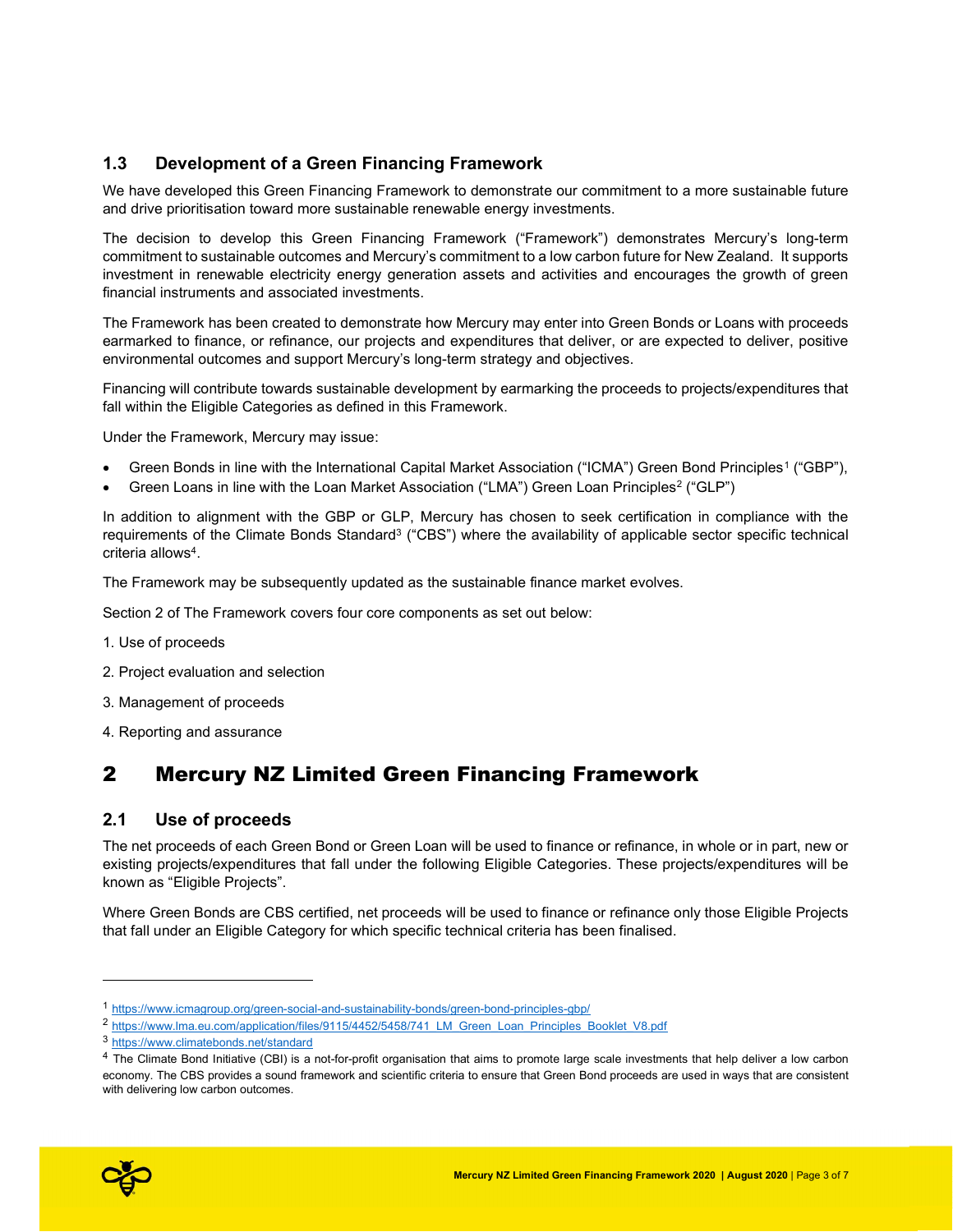The list of Eligible Categories may be amended from time to time in accordance with relevant applicable principles and standards.

| <b>Eligible categories</b><br>Renewable energy<br><b>DECENT WORK AND</b><br><b>AFFORDABLE AND</b><br><b>ECONOMIC GROWTH</b><br><b>CLEAN ENERGY</b><br><b>SUSTAINABLE CITIES</b><br><b>13 GLIMATE</b> | <b>Eligibility criteria</b><br>Financing or refinancing for the production, transmission, connection,<br>appliances and/or products of renewable energy.<br>Wind energy<br>Hydroelectricity<br>Geothermal energy |
|------------------------------------------------------------------------------------------------------------------------------------------------------------------------------------------------------|------------------------------------------------------------------------------------------------------------------------------------------------------------------------------------------------------------------|
|                                                                                                                                                                                                      | Solar energy                                                                                                                                                                                                     |
| Energy efficiency and<br>electrification                                                                                                                                                             | Financing or refinancing of projects that contribute to a reduction of<br>energy consumption, including:                                                                                                         |
| DECENT WORK AND<br>ECONOMIC GROWTH<br><b>AFFORDABLE AND</b><br><b>CLEAN ENERGY</b>                                                                                                                   | Energy storage (batteries)<br>Electrical infrastructure associated with renewable generation                                                                                                                     |
| <b>SUSTAINABLE CITIES</b><br>13 GLIMATE                                                                                                                                                              |                                                                                                                                                                                                                  |
| Clean transportation<br><b>DECENT WORK AND</b><br><b>AFFORDABLE AND</b>                                                                                                                              | Electric and hybrid transportation and infrastructure for clean energy<br>vehicles and reduction of harmful emissions.                                                                                           |
| <b>ECONOMIC GROWTH</b><br><b>CLEAN ENERGY</b>                                                                                                                                                        | Low carbon transport assets. e.g. electric vehicles and charging<br>infrastructure                                                                                                                               |
| SUSTAINABLE CITIES<br>AND COMMUNITIES<br><b>CLIMATE</b><br>ACTION<br>13                                                                                                                              | Systems and infrastructure                                                                                                                                                                                       |
|                                                                                                                                                                                                      | ICT that improves monitoring, measurement and management of<br>assets to maximise utilisation                                                                                                                    |

#### Quantifying Eligible Projects

Eligible Projects will be quantified by their accounting (book) values.

# 2.2 Project evaluation and selection

The project evaluation and selection process is designed to ensure that the funds raised from Green Bonds and Green Loans ("Green Finance") are earmarked to finance or refinance projects and assets that meet the eligibility criteria set out in the Framework. Mercury will manage the eligible assets selection process and will consider each proposed project against the following factors:

- Conformance with the GBP or GLP (as applicable);
- The availability of criteria under the CBS (where relevant);
- Mercury's own professional judgement, discretion and sustainability knowledge; and where Mercury chooses conformance with any other principles, standards or tools that are or become both commonplace and respected in the market;

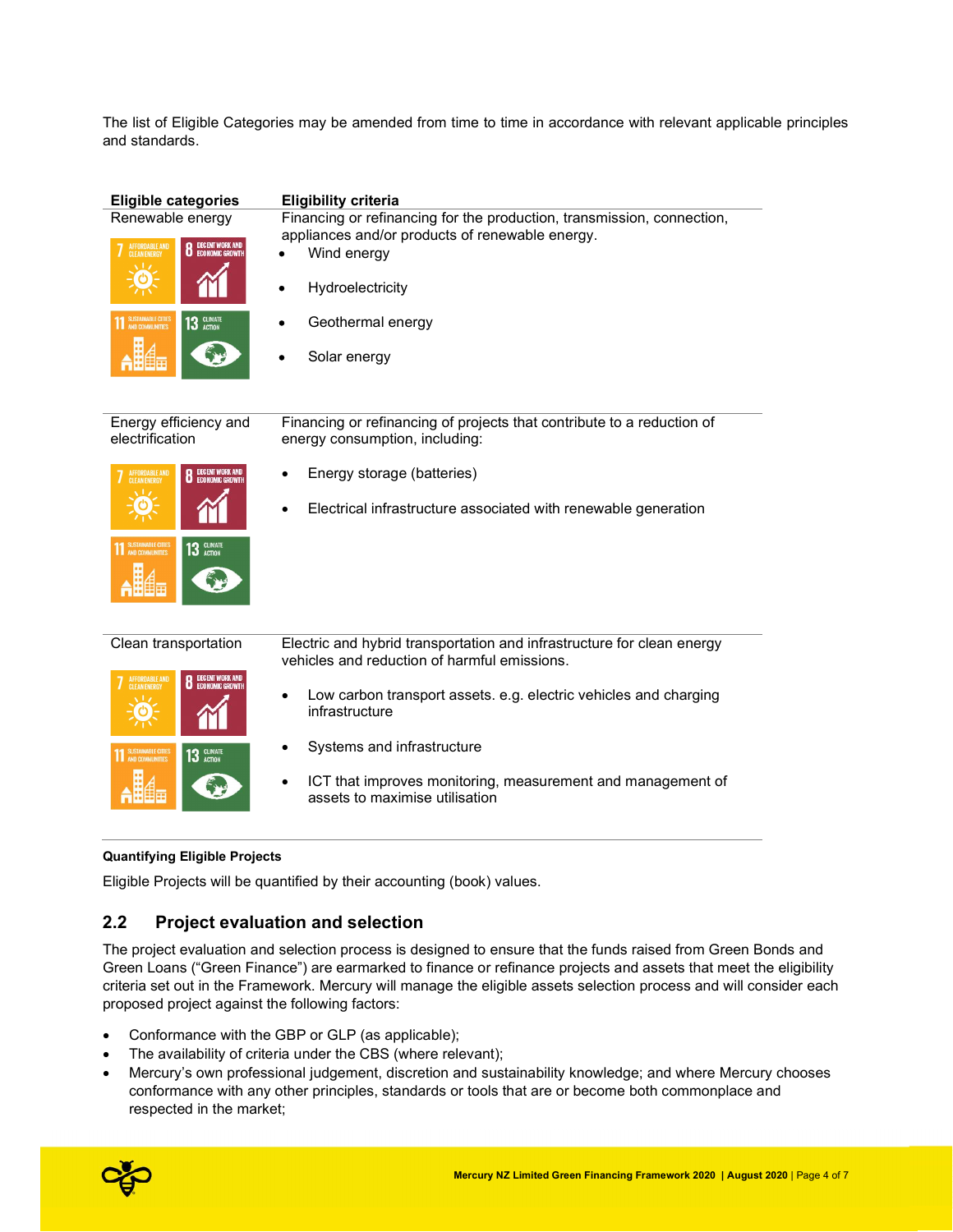- Conformance with the Eligible Categories described in section 2.1; and
- Alignment with Mercury's sustainability objectives.

Mercury's Green Financing Committee will manage the processes described in this Framework, and will consist of representatives from Financial Reporting, Treasury, Risk Assurance and Sustainability.

### 2.3 Management of proceeds

#### 2.3.1 Tracking of proceeds

Mercury will track an amount equal to the net proceeds of each Green Bond or Green Loan within Mercury's systems. The proceeds of Mercury's Green Finance will be:

1. Earmarked to finance or refinance Eligible Projects as set out in the Framework;

2. Managed by Mercury's Green Finance Committee. Pending the allocation of any Green Finance proceeds, Mercury will temporarily invest the balance of unallocated proceeds with an amount equal to the balance of the proceeds in:

a. Cash, or cash equivalents, within a Treasury function;

b. Other investment instruments that do not include greenhouse gas intensive projects or assets which are inconsistent with the delivery of a low carbon and climate resilient economy;

or

c. Apply the unallocated balance to temporarily reduce indebtedness of a revolving nature before being redrawn for investments or disbursement to a proposed eligible project.

Net proceeds will not be greater than Mercury's debt obligation to the pool of Eligible Projects. The total value of Eligible Projects will be at least equal to the original principal amount of total Green Finance (subject to temporary investment of unallocated proceeds).

Mercury will track/monitor exposure to Eligible Projects through internal financial systems to ensure sufficient coverage by Eligible Projects.

Mercury intends to disburse funds to Eligible Projects within a maximum of 24 months of the issuance date of each Green Bond or Green Loan.

#### 2.3.2 Unallocated proceeds

Mercury intends to fully allocate proceeds upon execution, however to the extent that any proceeds have not been, following execution or, during the life of the Green Bond or Green Loan, applied directly to finance or refinance Eligible Projects, those proceeds may be managed as per section 2.3.1.

#### 2.4 Reporting and Assurance

#### 2.4.1 Reporting summary

Mercury recognises that transparency and disclosure for debt investors is vital.

Mercury's intention is to make information available on its website as follows:

| <b>Item</b> | <b>Frequency of disclosure</b>                                                                                          |
|-------------|-------------------------------------------------------------------------------------------------------------------------|
| Framework   | Once off: prior to first issuing the Green Finance under this Framework, or<br>subsequently if the Framework is amended |

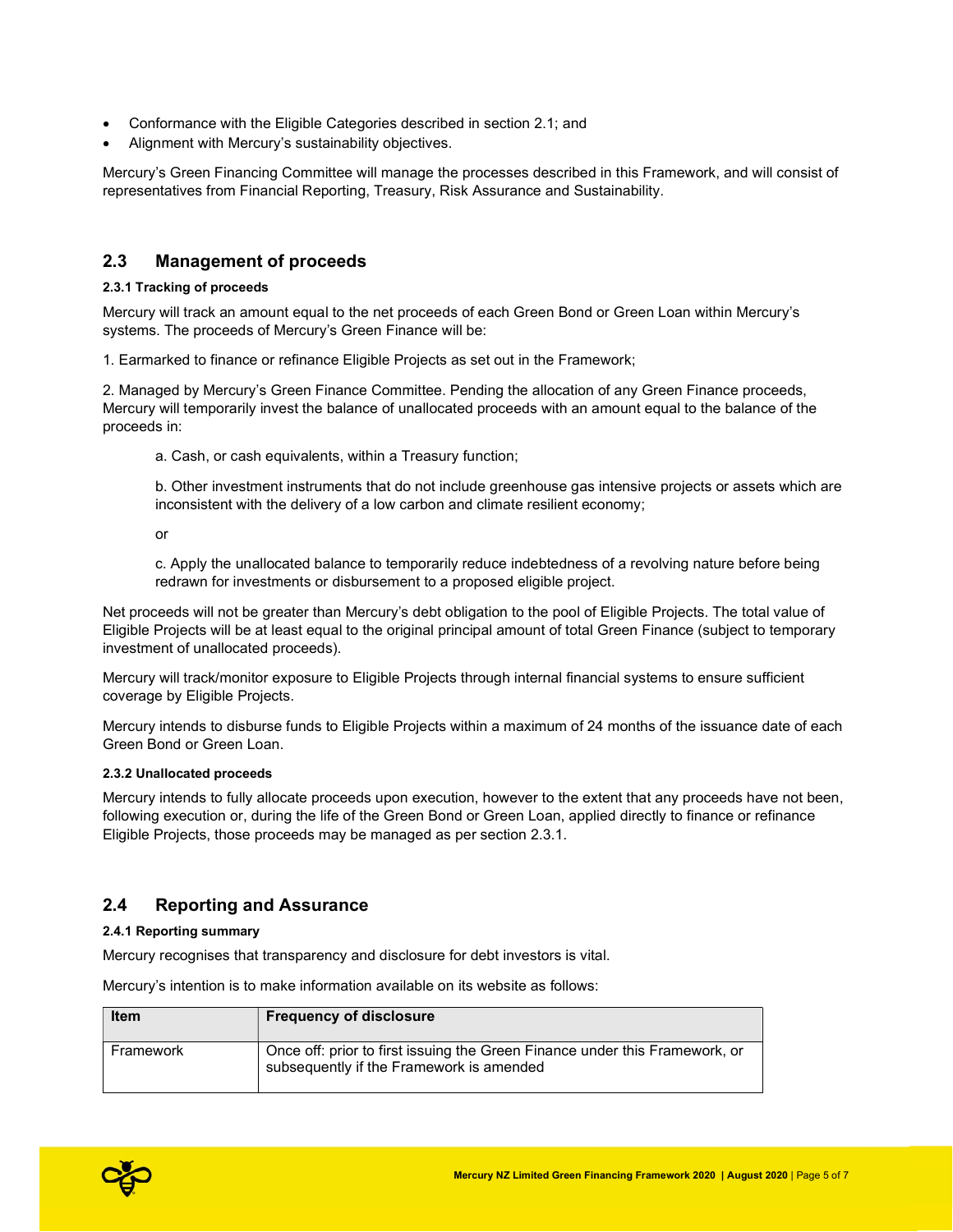| Pre-Issuance<br><b>External Review</b>       | Once off: sought prior to first issuance under this Framework (may be<br>sought again if the Framework changes or an issuance requires it,<br>including any CBS certified Green Bond) |
|----------------------------------------------|---------------------------------------------------------------------------------------------------------------------------------------------------------------------------------------|
| Post-Issuance<br><b>External Review</b>      | Annually for all outstanding Green Finance items                                                                                                                                      |
| Mercury Green<br>Finance Programme<br>Report | Annually for all outstanding Green Finance items                                                                                                                                      |

#### 2.4.2 Impact Reporting Metrics

Mercury will provide qualitative and/or quantitative reporting of the environmental impacts (where possible and relevant) resulting from Eligible Projects which may already be disclosed in business-as-usual (BAU) climate reporting such as: annual emissions inventory report; annual CDP return; annual report or other specific climate change reporting disclosures.

Subject to the nature of Eligible Projects and availability of information, Mercury will look to utilise the impact reporting guidelines as detailed within the GLPs or GBPs.

#### 2.4.3 Assurance

Mercury will undertake pre-issuance assurance from an independent third party (CBI approved where the Green Finance is CBI certified) prior to the initial issuance.

Mercury will also engage post-issuance assurance on an annual basis to provide a regular review and assurance that outstanding Green Bonds and Green Loans remain in compliance with the Framework, no later than 12 months following initial issuance.

#### 2.5 Continual Improvement

To ensure the ongoing improvement of Mercury's Framework, this document will be updated from time to time to include feedback and input from external parties, which is encouraged.

Such responses from stakeholders enable Mercury to achieve its longer-term aspirations to create greater impact and improves Mercury's broader environmental sustainability commitments.